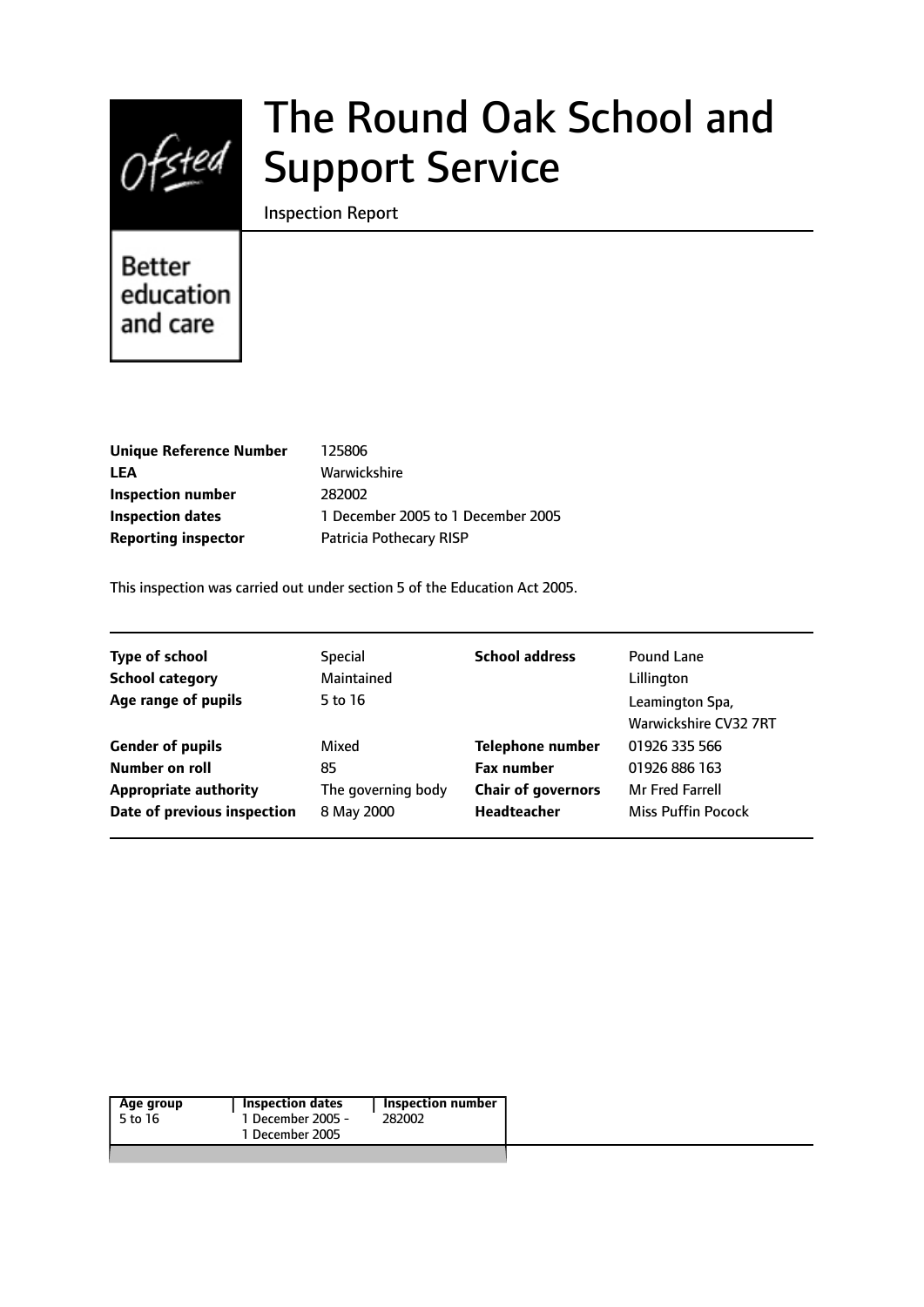© Crown copyright 2006

#### Website: www.ofsted.gov.uk

This document may be reproduced in whole or in part for non-commercial educational purposes, provided that the information quoted is reproduced without adaptation and the source and date of publication are stated.

Further copies of this report are obtainable from the school. Under the Education Act 2005, the school must provide a copy of this report free of charge to certain categories of people. A charge not exceeding the full cost of reproduction may be made for any other copies supplied.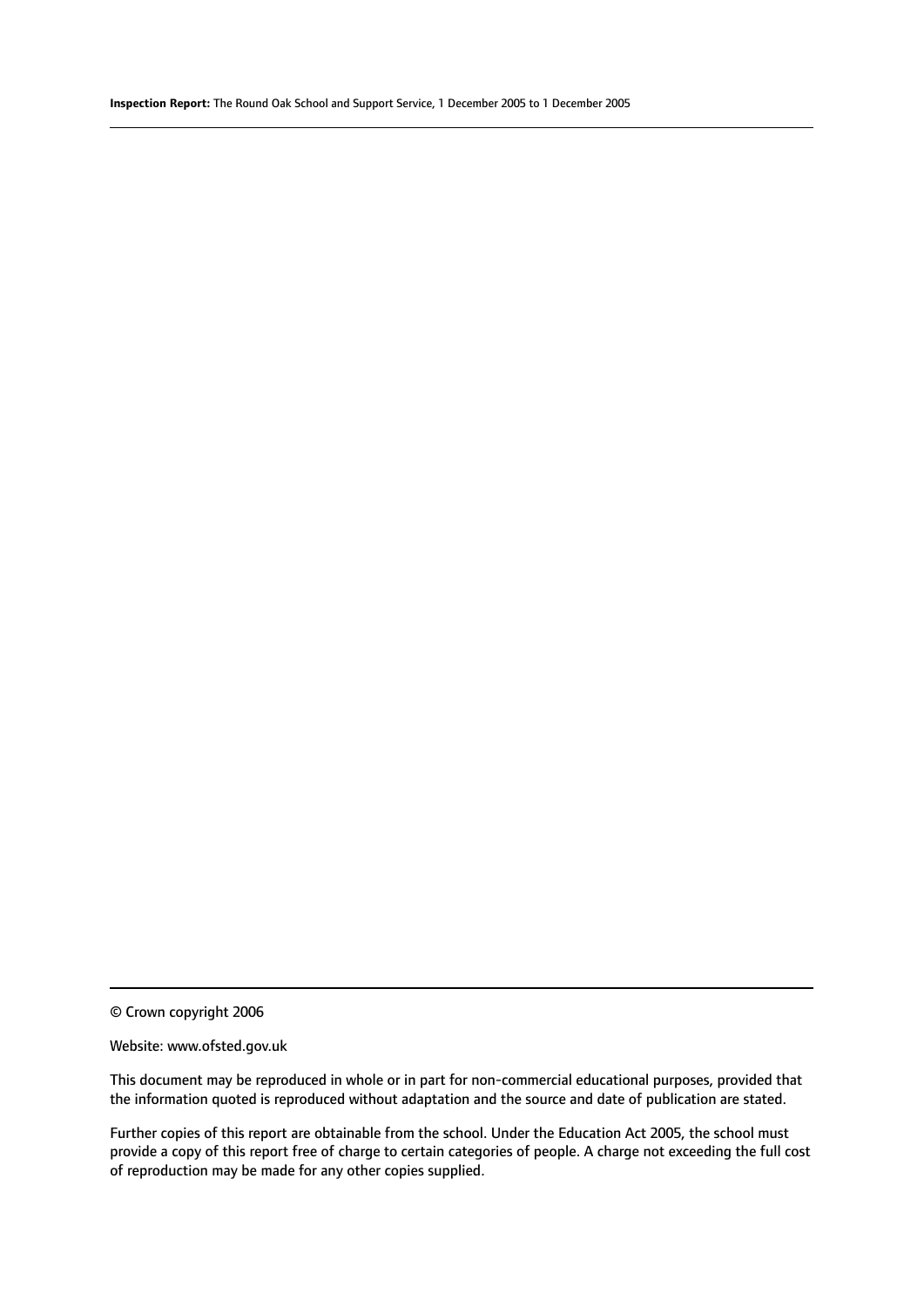# **Introduction**

The inspection was carried out by two Additional Inspectors.

# **Description of the school**

Round Oak is a community special school. Most pupils have moderate learning difficulties, about 15 % have autistic spectrum disorder (ASD) and a few have emotional, social and behavioural difficulties. Pupils usually enter the school between the ages of 10 and 13 years. All but two pupils are of White British origin. The school is being reorganised and, by January 2007, will become a secondary school with sixth form for pupils with all types of learning difficulty and disability. The school is working towards specialist sports college status.

## **Key for inspection grades**

| Grade 1 | Outstanding  |
|---------|--------------|
| Grade 2 | Good         |
| Grade 3 | Satisfactory |
| Grade 4 | Inadequate   |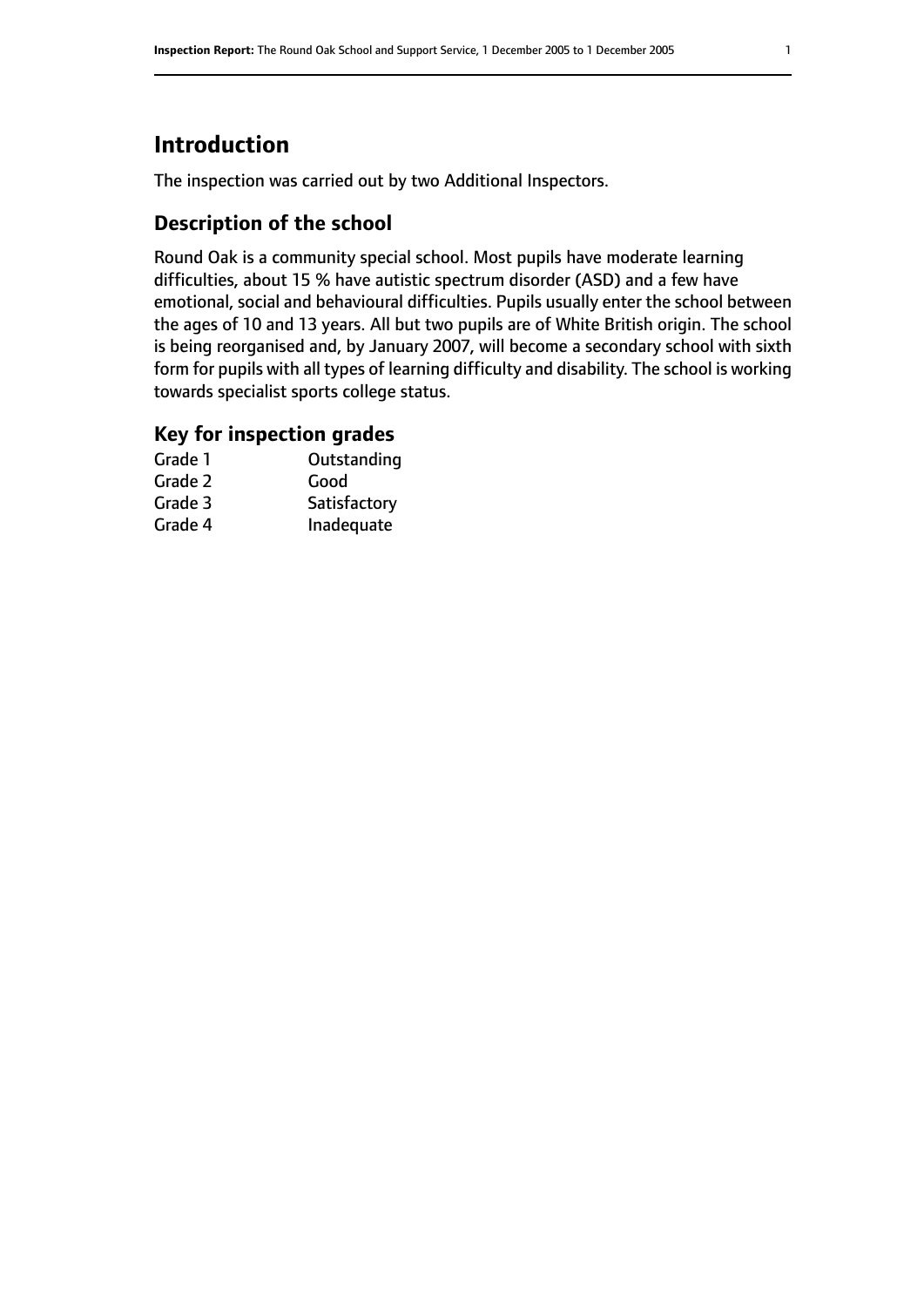# **Overall effectiveness of the school**

#### **Grade: 2**

Round Oak is a good school. The school is valued highly by parents who think that 'the teachers are so positive and friendly that it instils confidence', and enjoyed very much by pupils. It provides good value for money. Pupils make good progress and achieve well because the quality of teaching is consistently good. This view is shared by the school. Outstanding care, support and guidance means that pupils make exceptional progress in their personal and social skills. They are helped to reach their targets very well and this, in turn, leads to very good opportunities for their future choices and well-being. The curriculum is good with several strengths, including excellent art and sporting opportunities and high quality enrichment activities which bring learning alive. Leadership and management are good, with a culture of careful monitoring and regular improvements since the last inspection. However, whole school targets are too broad to ensure that actions to improve pupils' achievements are well targeted. This is because assessment information does not show how well different groups of pupils do over time. It also means that governors lack the information they need to ensure all pupils are doing as well as they can. The school is already beginning to improve how information is collected and the capacity to continue improving is good.

#### **What the school should do to improve further**

•Continue to develop a clearer picture of achievement and progress over time, for different groups of pupils, in order that whole school targets can be more precise and effective in raising achievement. •Ensure governors have the information they need to check and challenge the rate of progress for different groups of pupils.

# **Achievement and standards**

#### **Grade: 2**

The school sets precise and challenging targets with each pupil in every subject and in their individual education plans. These are based upon thorough assessment of their individual skills and are regularly achieved. Pupils' achievement and progress are good. Pupils are quite clear about how well they are doing and their parents are very confident that their children make good progress. However the school has limited information about progress within particular age groups or how well pupils do in relation to their attainment on entry. Achievement in science was unsatisfactory last year, but, with a new specialist teacher, this is improving and progress is now good. Sporting achievements are outstanding and several pupils have won national and international status in their chosen sports. The quality of achievement in art is also exceptionally high, and will lead to GCSE qualifications for the first time next year. Each year, the number of qualifications awarded at the end of Year 11 is increasing. Despite very low attainment on entry to the school, several pupils gain GCSEs in mathematics and ICT and almost all gain Entry Level Certificates in English, mathematics, geography and PE, often with distinction. They also have good results in vocational and work-related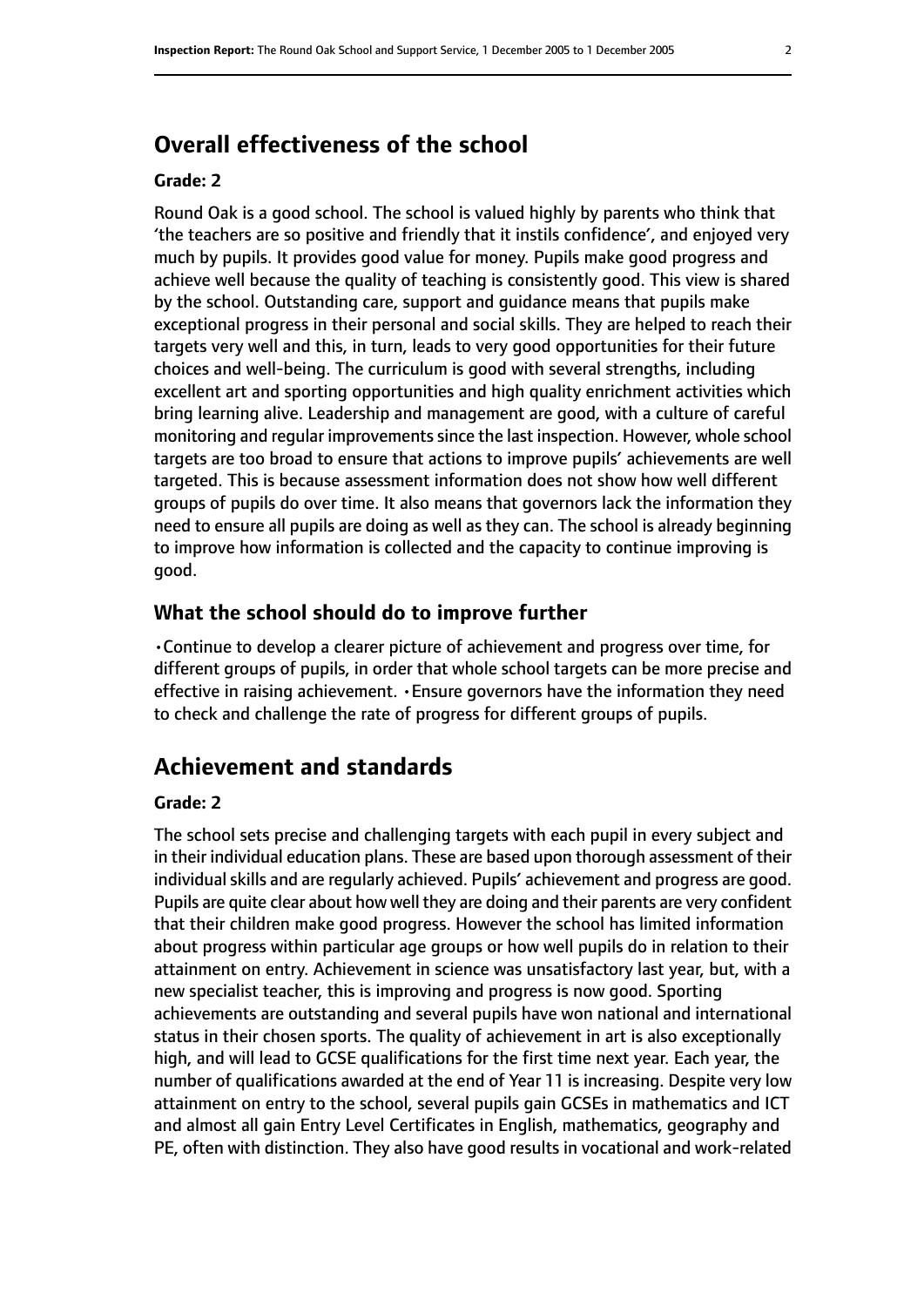qualifications, which meet their individual interests and needs. This means that pupils are usually able to go on to further education, with a few finding work right away. Progress for pupils with ASD is equally good. For a very small minority of disaffected pupils, who arrive aged 13 or older, progress is slow, despite the well-informed strategies used to try and motivate them to learn.

#### **Personal development and well-being**

#### **Grade: 1**

The personal development and well-being of pupils is outstanding. Parents are very positive about the way their children have grown in confidence. Pupils really enjoy school, most of all, their lessons and the kind way teachers help them to learn. Pupils usually behave well, are extremely sociable, and hold mature conversations. A few pupils experience bullying, but know how to use the 'Bully Buster' and other systems and help each other to keep safe. Pupils build up an excellent understanding of how to live in a healthy way. They take very good advantage of the sport and exercise on offer, and choose good healthy food to eat at lunch time. Attendance is now satisfactory and, despite some long-term non-attendees, is the most improved for a central area special school in the county.

Pupils' spiritual, moral, social and cultural awareness is outstanding. Their cultural development, for example, is excellent, including very good knowledge of the way other cultures live. They also have an excellent appreciation of art and music and attend literacy groups.

Pupils make an excellent contribution to the school and wider community. The many examples include; using the school council to create change, acting as prefects and peer mentors, winning citizenship awards and helping older people in the community. Pupils strive to meet high expectations from the school and parents feel that their children's futures are more secure because they are so well motivated to reach their goals.

# **Quality of provision**

#### **Teaching and learning**

#### **Grade: 2**

The quality of teaching and learning is good. Teachers in all subjects and for all age groups make detailed assessments of what each pupil has learned so that they can plan lessons to meet their different needs. It means that pupils understand what they have to learn and are clear about what they must do to improve. This is why they make such good progress. Teaching clearly meets the different needs of pupils with additional learning difficulties and disabilities. Teachers have very good relationships with pupils and make lessons interesting so that they want to learn. In a few lessons, teachers do not ask the questions which will lead pupils to think for themselves. Teaching assistants have a wide range of skills and contribute significantly to the good learning taking place. Teaching is now strong in most subjects, with the exception of music and careers,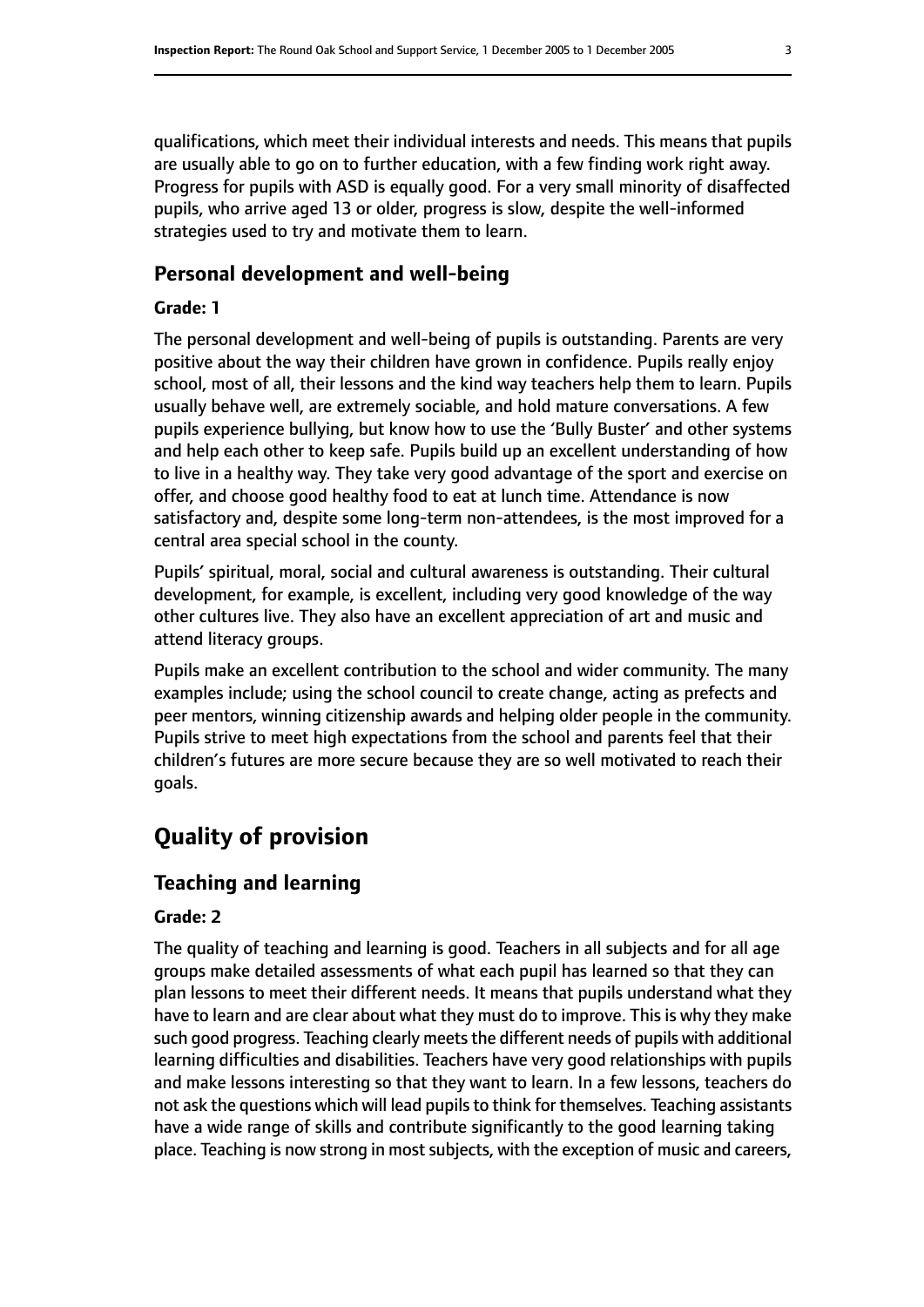where it is satisfactory. Teaching in art and sport is exceptional, leading to some outstanding progress for pupils. Parents and carers are involved well in supporting their children's work at home, because of detailed home-school diaries and good information on what is being learned.

## **Curriculum and other activities**

#### **Grade: 2**

The curriculum is good and meets requirements. It is flexible in helping pupils develop their individual interests and builds on their skills well from year to year. The increasing range of vocational courses, good work experience and strong development of personal, social and basic skills, provide good preparation for pupils' working lives. The number of GCSEs offered is more limited but improving, and includes and art and design for the first time for the current Year 10 pupils.

Enrichment of the curriculum is outstanding. The school provides an exceptionally wide range of experiences, which make learning enjoyable. During school, after school, through numerous visits locally, around England and abroad, the school brings to life the learning begun in lessons. The quality of sport is exceptional and far-reaching and the school has already achieved the Sportsmark and Activemark gold awards. High quality provision in art is leading towards an Artsmark award. Pupils are helped to understand how to live safe and healthy lives very well in several subjects, especially physical education, science, and personal, social and health education.

## **Care, guidance and support**

#### **Grade: 1**

The care, guidance and support for pupils is outstanding. Thorough systems for safeguarding pupils meet all requirements and are kept up to date with regular training. For example, the school has been awarded Warwickshire's bronze and silver awards for their Health Promoting Scheme which includes strategies to prevent bullying. Excellent programmes to support pupils include counselling, mentoring and therapy as well as extensive personal and social education.

Pupils receive very good individual guidance and support to help them do as well as they can in their work. Staff, together with parents, help pupils to work towards realistic targets, which challenge them and help them reach their goals. Staff, working with agencies such as Connexions, make an outstanding effort to help pupils see what is open to them and to help them make the right choices for the future.

# **Leadership and management**

#### **Grade: 2**

Leadership and management of the school are good. The headteacher, well supported by her deputy, has overseen continuous improvements to the school. This is despite unavoidable staffing difficulties, ongoing reorganisation and running the expanding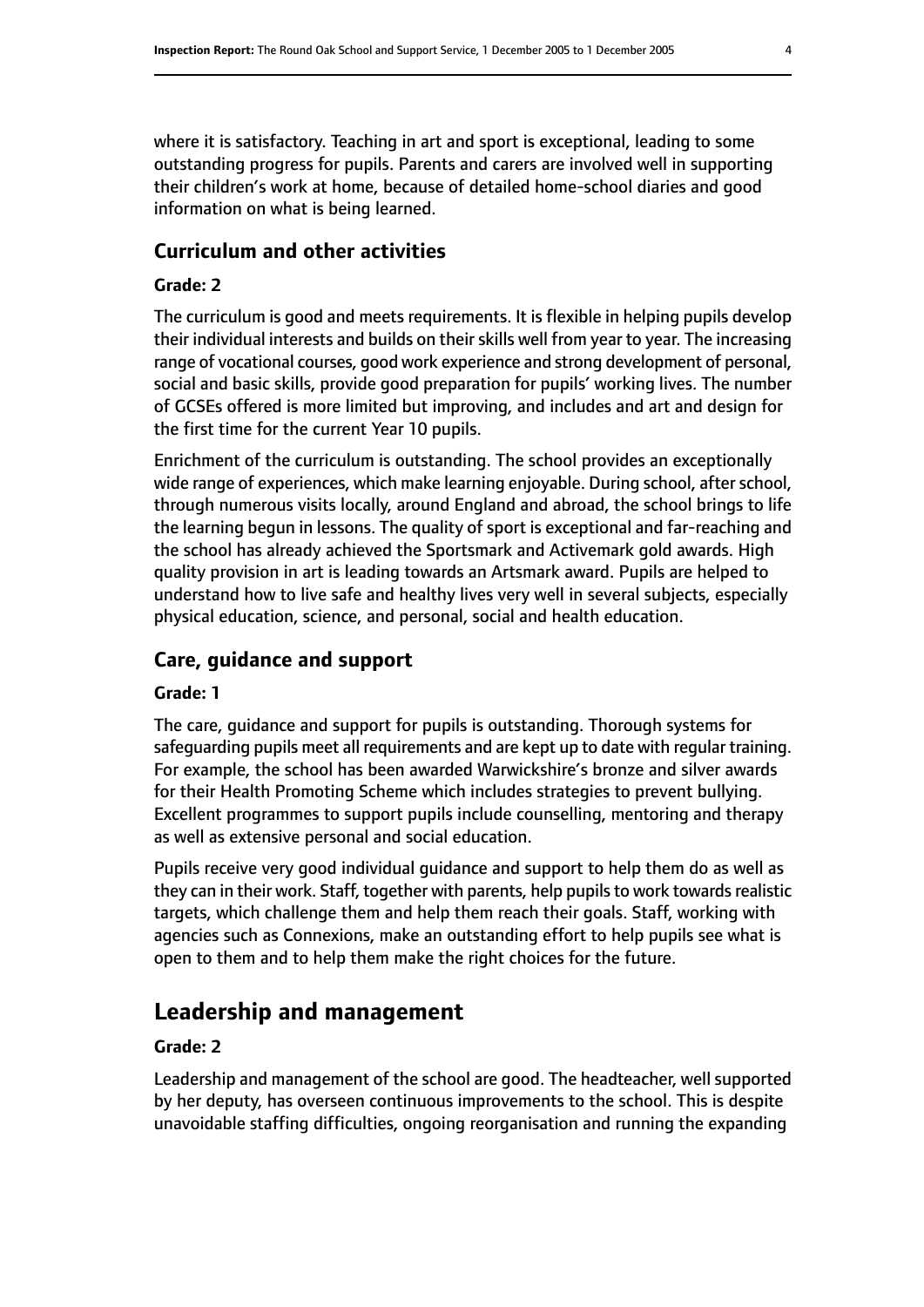Support Service. Very good links with other schools and agencies, especially the Support Service, has many benefits for the school and its pupils.

The progress of individual pupils is monitored very well, and anyone getting behind receives extra help, which is why they do well. Senior management understand the school well and, taking good account of parent and pupil views, have made an accurate self-evaluation of their strengths and areas for development. Detailed knowledge of the quality of teaching and learning has enabled them to keep the good standard consistent and improve areas of weakness. The information gathered about pupils' achievement, however, does not show how well different groups of pupils progress over time. This results in very general whole school targets which do not identify any particular groups which may well need to have their achievement raised more rapidly. Senior management have already identified and begun developing this area.

The school provides very good equal opportunities for pupils and provides every opportunity for pupils to learn alongside their mainstream peers. Staffing and resources are now good, but accommodation, although well presented, is inadequate for some subjects such as science. These issues should be resolved with the reorganisation. Governance is good with a strong role in overseeing provision and good knowledge of individual pupils. However, without more detailed information about how well groups of pupils achieve, they cannot ask the challenging questions which will help the school make even faster progress.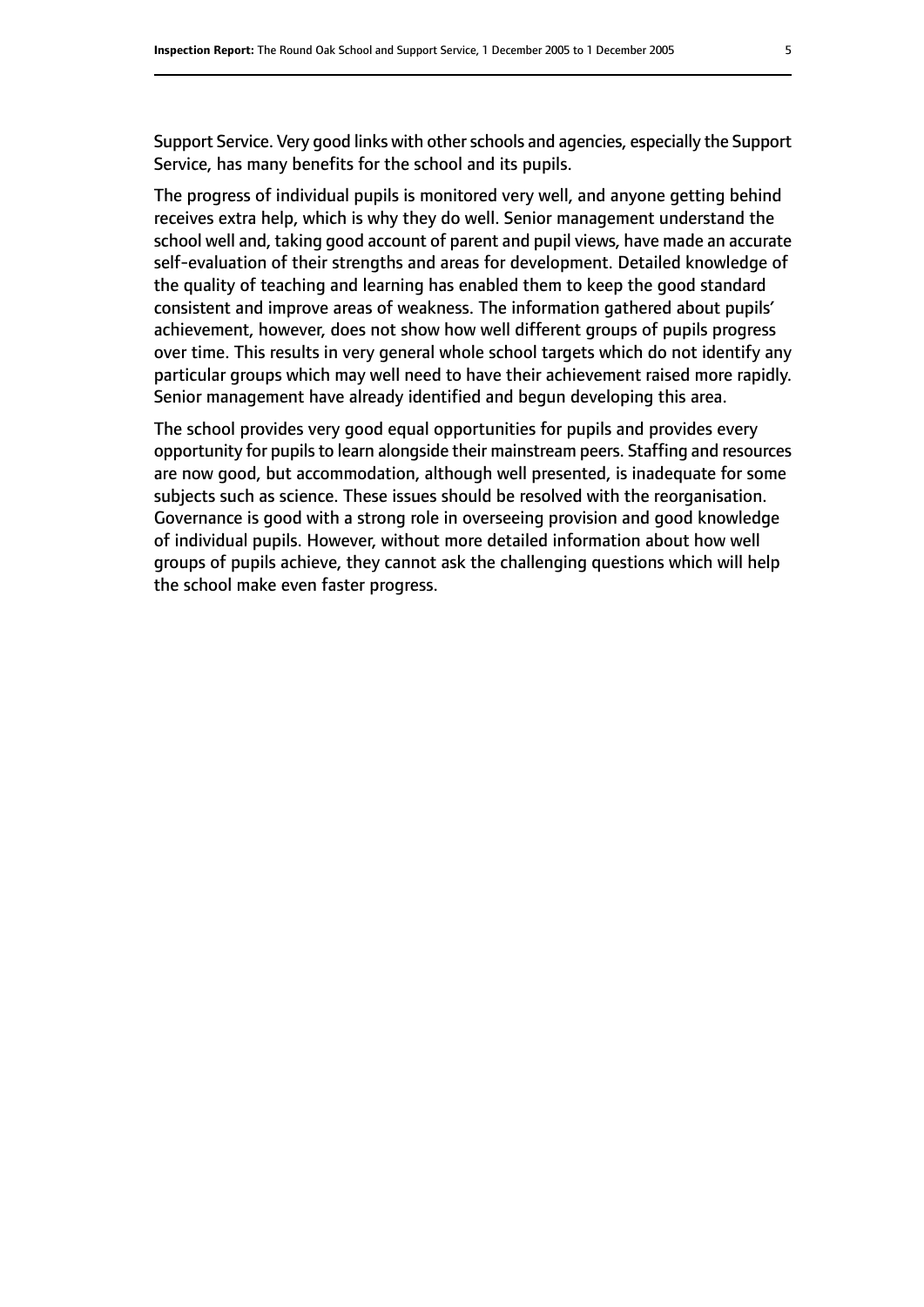**Any complaints about the inspection or the report should be made following the procedures set out inthe guidance 'Complaints about school inspection', whichis available from Ofsted's website: www.ofsted.gov.uk.**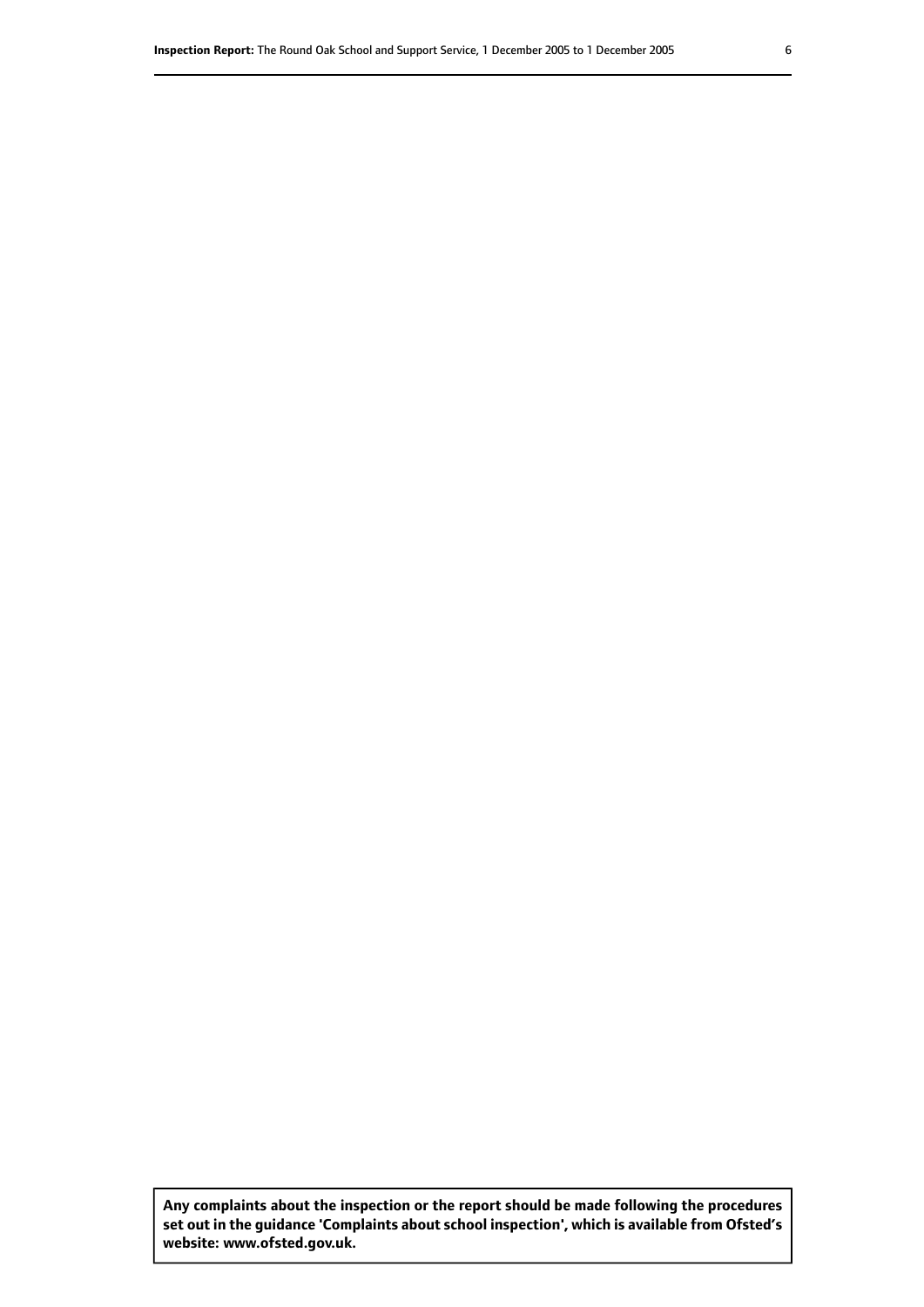# **Inspection judgements**

| Key to judgements: grade 1 is outstanding, grade 2 good, grade 3 | School         | $16-19$ |
|------------------------------------------------------------------|----------------|---------|
| satisfactory, and grade 4 inadequate                             | <b>Overall</b> |         |

#### **Overall effectiveness**

| How effective, efficient and inclusive is the provision of education,<br>integrated care and any extended services in meeting the needs of<br>learners? |     | ΝA        |
|---------------------------------------------------------------------------------------------------------------------------------------------------------|-----|-----------|
| How well does the school work in partnership with others to promote<br>learners' well-being?                                                            |     | ΝA        |
| The quality and standards in foundation stage                                                                                                           | ΝA  | <b>NA</b> |
| The effectiveness of the school's self-evaluation                                                                                                       |     | ΝA        |
| The capacity to make any necessary improvements                                                                                                         | Yes | NА        |
| Effective steps have been taken to promote improvement since the last<br>inspection                                                                     | Yes | ΝA        |

#### **Achievement and standards**

| How well do learners achieve?                                                                               | NА        |
|-------------------------------------------------------------------------------------------------------------|-----------|
| The standards <sup>1</sup> reached by learners                                                              | ΝA        |
| How well learners make progress, taking account of any significant variations<br>between groups of learners | <b>NA</b> |
| How well learners with learning difficulties and disabilities make progress                                 | <b>NA</b> |

#### **Personal development and well-being**

| How good is the overall personal development and well-being of the<br>learners?                                  | ΝA        |
|------------------------------------------------------------------------------------------------------------------|-----------|
| The extent of learners' spiritual, moral, social and cultural development                                        | <b>NA</b> |
| The behaviour of learners                                                                                        | <b>NA</b> |
| The attendance of learners                                                                                       | <b>NA</b> |
| How well learners enjoy their education                                                                          | <b>NA</b> |
| The extent to which learners adopt safe practices                                                                | <b>NA</b> |
| The extent to which learners adopt healthy lifestyles                                                            | <b>NA</b> |
| The extent to which learners make a positive contribution to the community                                       | <b>NA</b> |
| How well learners develop workplace and other skills that will contribute to<br>their future economic well-being | <b>NA</b> |

#### **The quality of provision**

| How effective are teaching and learning in meeting the full range of<br>the learners' needs?          | ΝA |
|-------------------------------------------------------------------------------------------------------|----|
| How well do the curriculum and other activities meet the range of<br>needs and interests of learners? | ΝA |
| How well are learners cared for, guided and supported?                                                | ΝA |

 $^1$  Grade 1 - Exceptionally and consistently high; Grade 2 - Generally above average with none significantly below average; Grade 3 - Broadly average; Grade 4 - Exceptionally low.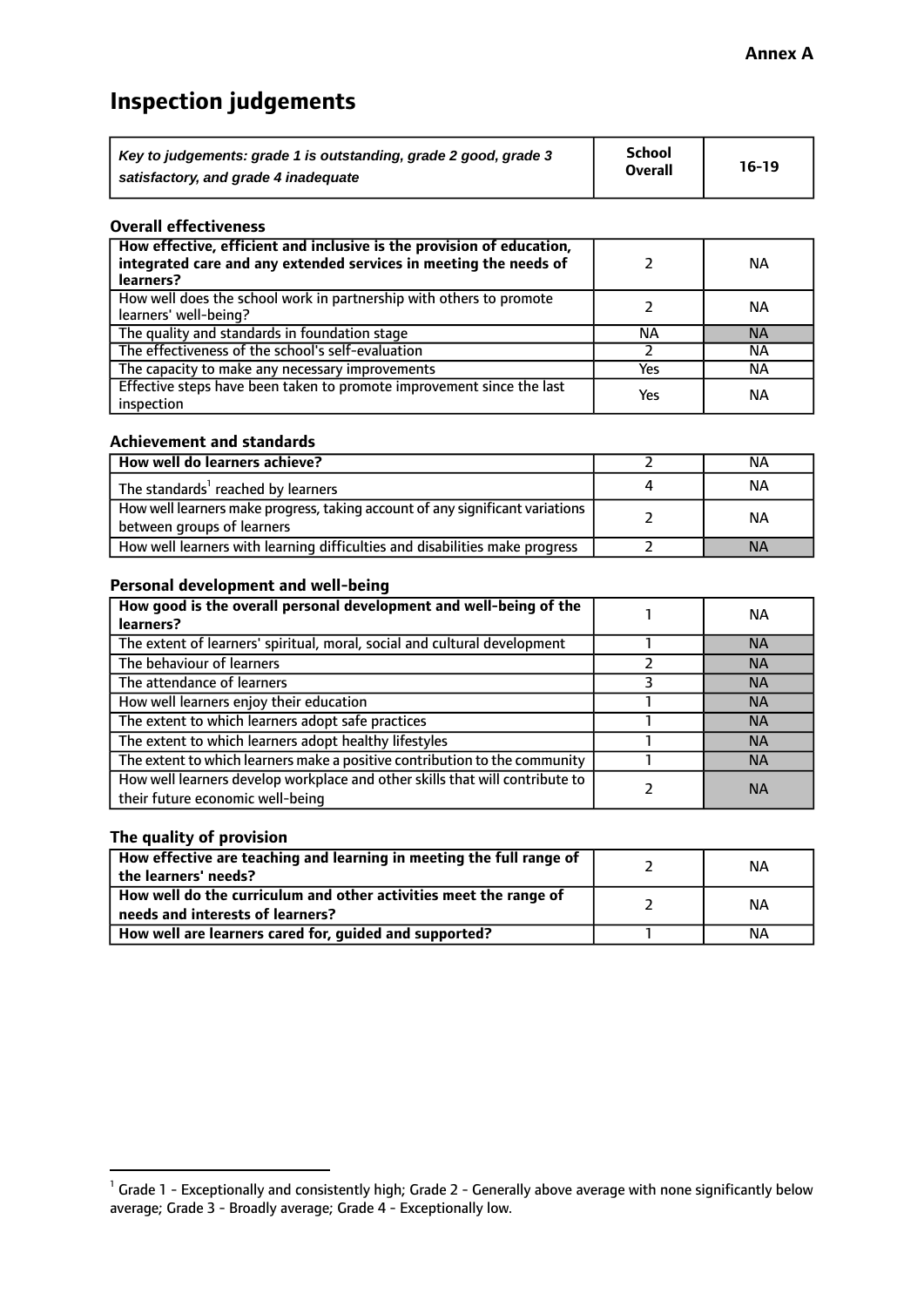# **Leadership and management**

| How effective are leadership and management in raising achievement<br>and supporting all learners?                                              |     | NА        |
|-------------------------------------------------------------------------------------------------------------------------------------------------|-----|-----------|
| How effectively leaders and managers at all levels set clear direction leading<br>to improvement and promote high quality of care and education |     | <b>NA</b> |
| How effectively performance is monitored, evaluated and improved to meet<br>challenging targets, through quality assurance and self-review      |     | <b>NA</b> |
| How well equality of opportunity is promoted and discrimination tackled so<br>that all learners achieve as well as they can                     |     | <b>NA</b> |
| How effectively and efficiently resources are deployed to achieve value for<br>money                                                            |     | <b>NA</b> |
| The extent to which governors and other supervisory boards discharge their<br>responsibilities                                                  |     | <b>NA</b> |
| The adequacy and suitability of staff to ensure that learners are protected                                                                     | Yes | <b>NA</b> |

| The extent to which schools enable learners to be healthy                                     |            |
|-----------------------------------------------------------------------------------------------|------------|
| Learners are encouraged and enabled to eat and drink healthily                                | Yes        |
| Learners are encouraged and enabled to take regular exercise                                  | <b>Yes</b> |
| Learners are discouraged from smoking and substance abuse                                     | Yes        |
| Learners are educated about sexual health                                                     | Yes        |
| The extent to which providers ensure that learners stay safe                                  |            |
| Procedures for safequarding learners meet current government requirements                     | Yes        |
| Risk assessment procedures and related staff training are in place                            | <b>Yes</b> |
| Action is taken to reduce anti-social behaviour, such as bullying and racism                  | <b>Yes</b> |
| Learners are taught about key risks and how to deal with them                                 | Yes        |
| The extent to which learners make a positive contribution                                     |            |
| Learners are helped to develop stable, positive relationships                                 | Yes        |
| Learners, individually and collectively, participate in making decisions that affect them     | Yes        |
| Learners are encouraged to initiate, participate in and manage activities in school and the   | <b>Yes</b> |
| wider community                                                                               |            |
| The extent to which schools enable learners to achieve economic well-being                    |            |
| There is provision to promote learners' basic skills                                          | Yes        |
| Learners have opportunities to develop enterprise skills and work in teams                    | Yes        |
| Careers education and guidance is provided to all learners in key stage 3 and 4 and the sixth | Yes        |
| form                                                                                          |            |
| Education for all learners aged 14-19 provides an understanding of employment and the         | <b>Yes</b> |
| economy                                                                                       |            |